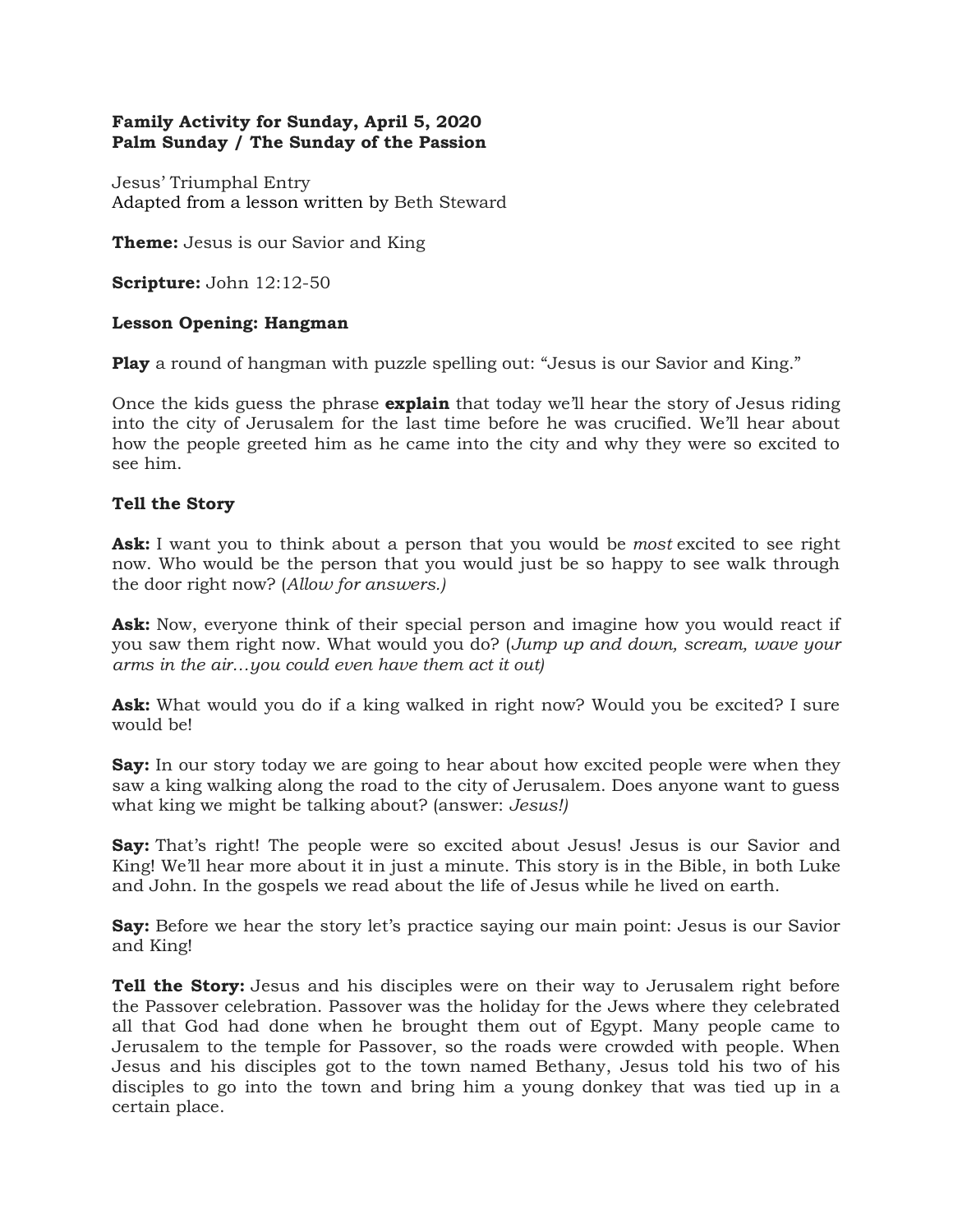He said, "If anyone asks you why you are untying the colt tell them, 'The Lord needs it." Sure enough, when the disciples were untying the colt a man asked them what they were doing. When they explained that the Lord needed the colt, the man left them alone. They brought the colt to Jesus and laid their cloaks on its back to make a saddle. Then Jesus rode the rest of the way to Jerusalem on the colt. This was to fulfill a prophecy made by Jeremiah in the Old Testament.

**Ask:** Does anyone know what a prophecy is? (*Allow answers)*

**Say:** A prophecy is kind of like a prediction. There were many prophecies made about Jesus hundreds of years before he came to earth. This shows that God had a plan to send his Son to us long before it happened.

**Tell the Story:** Well, as Jesus was riding up the road to Jerusalem, a lot of people started to recognize him. Some of them knew him from when he raised Lazarus from the dead. Others had heard of his great miracles of healing the sick. Everyone was glad to see him. They were so glad that they started laying their coats in the rode for him to ride on as he passed. Some of them even began waving palm branches. Listen to what the Bible tells us they said to Jesus as he passed:

**Read Enthusiastically:** When he came near the place where the road goes down the Mount of Olives, the whole crowd of disciples began joyfully to praise God in loud voices for all the miracles they had seen:

"Blessed is the King who comes in the name of the Lord!" "Peace in heaven and glory in the highest!" (Luke 19:37-39)

**Tell the Story:** Everyone was glad to see Jesus! Well, almost everyone. The Pharisees were also there watching Jesus ride by but they weren't glad to see him at all. You see they were mad that Jesus was getting so much attention. They were the religious leaders of the day so they thought *they* deserved all the attention and praise! They even said to Jesus, "Teacher, tell your followers to be quiet!" But Jesus said to them, "I tell you, if they keep quiet, the stones will cry out."

**Ask:** Why do you think Jesus said that? *(Because he knew that he was worthy of the people's praise. Even though the Pharisees didn't understand who he was, all of history had been leading up to the time when the Messiah (Jesus) would come to redeem God's children and all of creation. )*

**Tell the Story:** When Jesus neared Jerusalem, the Bible says he wept.

Ask: What does it mean to weep? Why do you think Jesus was weeping?

**Tell:** Jesus was weeping because the people, even though they were praising him, didn't really understand who he was. They thought Jesus was coming to Jerusalem as king. Jesus is a King, but the people were expecting an earthly king, one who would rule the people instead of Rome. But Jesus is our heavenly King who has come to save us from our sins. Jesus wept because he wished the people understood this. **Main Point:** Jesus is our Savior and King!